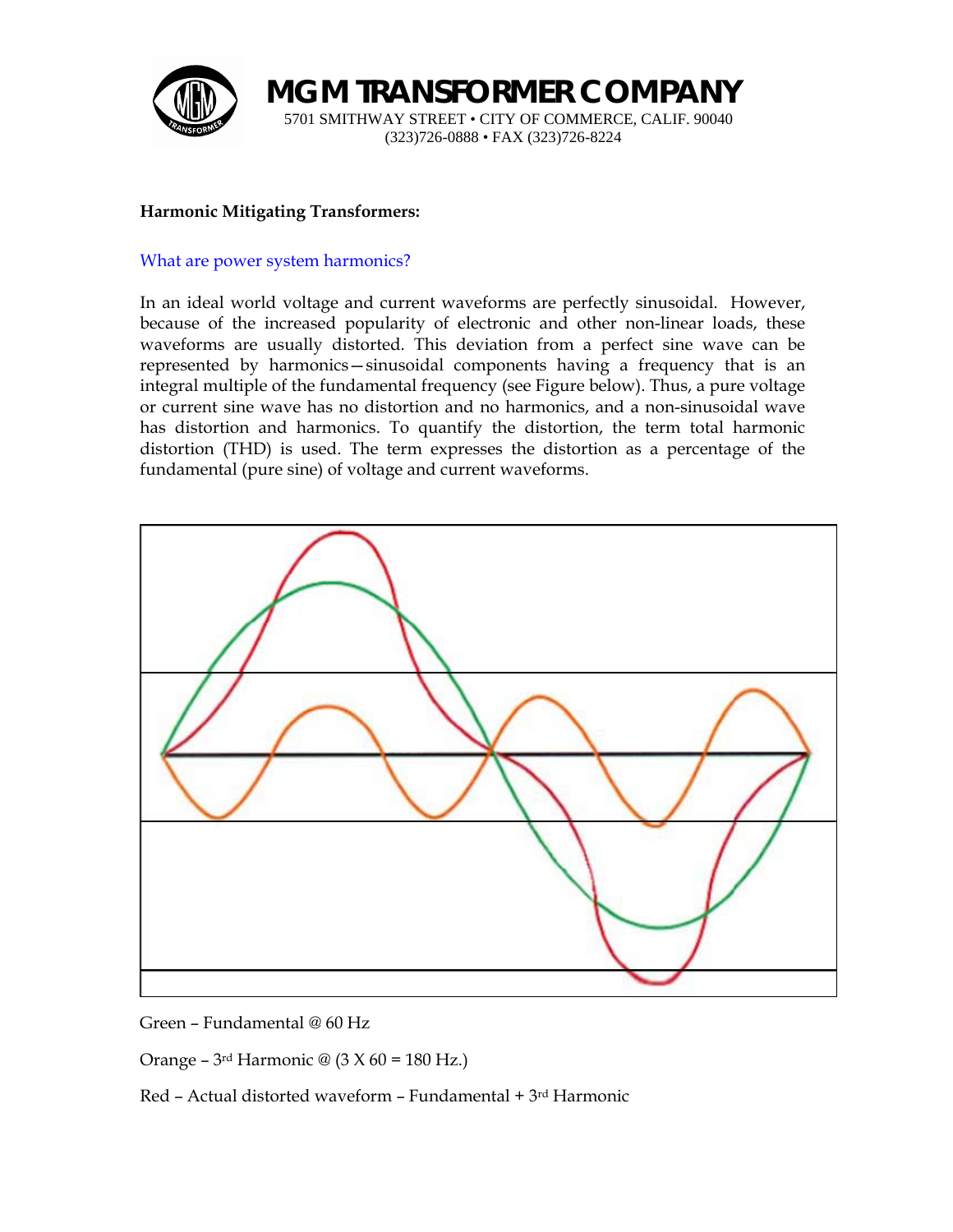

**MGM TRANSFORMER COMPANY**

5701 SMITHWAY STREET • CITY OF COMMERCE, CALIF. 90040 (323)726-0888 • FAX (323)726-8224

## Why is harmonics a problem?

Current harmonics are a problem because they cause increased losses for the customer in turn increasing demand from the utility company. Transformers are especially sensitive to this problem and in certain cases need to be derated to as much as 50% capacity when feeding loads with extremely distorted current waveforms (current total harmonic distortion above 100%).

ANSI/IEEE C57.110-1986 (IEEE Recommended Practice for Establishing Transformer Capacity When Supplying Nonsinusoidal Load Currents) states that a transformer subject to nonsinusoidal load current having more than 5% total harmonics distortion needs to be derated. When current THD exceeds 15%, the transformer capability should be evaluated by professional using IEEE recommendations. It is important to clarify that these IEEE recommendations do not apply to transformers especially designed to feed nonsinusoidal loads. Underwriters Laboratories (UL) tests and rates this special type of transformer, also called a "K-factor" transformer.

#### Harmonic Mitigating Transformers effect on Harmonics:

Harmonic Mitigating Transformers, or HMT's, are specifically designed to minimize the voltage distortion and power losses that result from the harmonics generated by non-linear loads such as personal computers. K-Rated transformers, on the other hand, are simply designed to prevent their overheating when subjected to heavy non-linear loading but do nothing to reduce the harmonic losses themselves and as for voltage distortion, they perform virtually no better than conventional delta-wye transformers.

Harmonic Mitigating Transformers are used for *reducing* harmonic currents. Treating harmonics has many benefits, including:

- Uses the full capacity of the transformer. There is no need to de-rate the transformer below the nameplate capacity because of the reduction in heat.
- Lower maintenance and replacement costs as a result of reducing the amount of heat harmonics can generate.
- Operation of the transformer at a lower temperature due to less heat, eliminating overheating and excessive operating temperatures.
- Lower cooling cost in the area where the transformer is installed as a result of reduced operating temperatures